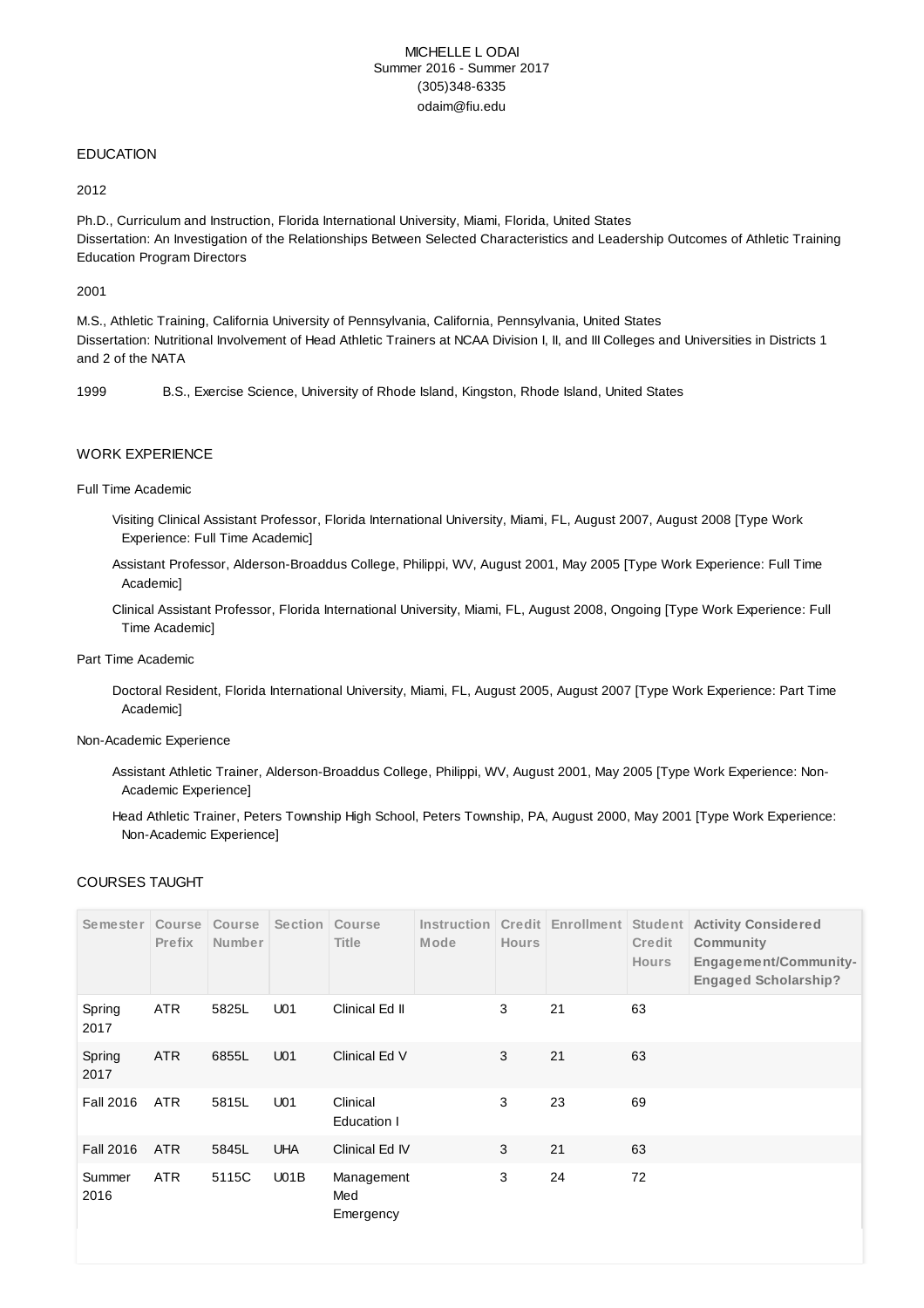| Summer<br>2016 | <b>ATR</b> | 5805  | U <sub>01</sub> | Clinical<br>Seminar in<br>AT |   | 24 | 24 |
|----------------|------------|-------|-----------------|------------------------------|---|----|----|
| Summer<br>2016 | <b>ATR</b> | 5835L | <b>UHAC</b>     | Clinical Ed III              | 3 | 21 | 63 |

# PROFESSIONAL HONORS, PRIZES, FELLOWSHIPS

| <b>Honor/Award Title</b>               | <b>Year Conferred?</b> | <b>Conferring Organization</b>            | Semester    |
|----------------------------------------|------------------------|-------------------------------------------|-------------|
| Athletic Training Educator of the Year | 2016                   | Athletic Trainers' Association of Florida | Summer 2016 |

# PROFESSIONAL LICENSURE AND CERTIFICATION

| Title                                             | Year<br>Conferred | State of<br><i><b>Issue</b></i> | Number | Organization                                      |
|---------------------------------------------------|-------------------|---------------------------------|--------|---------------------------------------------------|
| <b>Clinical Instructor Educator</b>               | 2012              |                                 |        | National Athletic Trainers' Association           |
| <b>Certified Athletic Trainer</b>                 | 2000              |                                 |        | National Athletic Trainers' Association           |
| Licensed Athletic Trainer                         | 2005              |                                 |        | Florida Department of Health                      |
| Certified Strength and Conditioning<br>Specialist | 2001              |                                 |        | National Strength and Conditioning<br>Association |
| Instructor                                        |                   |                                 |        | American Red Cross                                |
| <b>Professional Rescuer</b>                       |                   |                                 |        | American Red Cross                                |
| Performance Enhancement Specialist                | 2014              |                                 |        | National Academy of Sports Medicine               |
| National Provider Identifier                      | 2006              |                                 |        | National Plan and Provider Enumeration<br>System  |

# UNIVERSITY COMMITTEES

| Committee Name       | Jnit                  | <b>Start Semester</b> | End Semester | Level of Service | <b>Responsibility</b> |
|----------------------|-----------------------|-----------------------|--------------|------------------|-----------------------|
| Curriculum Committee | <b>Faculty Senate</b> | Fall 2012             | Ongoing      | Universitv       | Vice-Chair            |

# OTHER INSTITUTIONAL SERVICE

| Title                                           | Unit                           | <b>Start Semester</b> | <b>End Semester</b> |
|-------------------------------------------------|--------------------------------|-----------------------|---------------------|
| Chair, Search and Screen Committee              | <b>Athletic Training</b>       | Fall 2015             | Ongoing             |
| Chair, Curriculum Committee                     | Nursing and Hlth Sci Deans Off | Spring 2012           | Ongoing             |
| Advisor, Athletic Training Student Organization | <b>Athletic Training</b>       | Fall 2009             | Ongoing             |
| Member, Faculty Affairs Committee               | Nursing and Hlth Sci Deans Off | Spring 2009           | Ongoing             |
| Member, Clinical Education Committee            | Nursing and Hith Sci Deans Off | <b>Fall 2007</b>      | Ongoing             |

# EXTERNAL SERVICE

| <b>Title</b>           | Organization | <b>Start</b><br>Semester | End<br>Semester | <b>Activity Considered Community Engagement/Community-</b><br><b>Engaged Scholarship?</b> | Type of<br><b>Service</b> |
|------------------------|--------------|--------------------------|-----------------|-------------------------------------------------------------------------------------------|---------------------------|
| Writer                 |              | <b>Fall 2013</b>         | Ongoing         |                                                                                           |                           |
| Advisor                |              | <b>Fall 2009</b>         | Ongoing         |                                                                                           |                           |
| <b>Site</b><br>Visitor |              | <b>Fall 2007</b>         | Ongoing         |                                                                                           |                           |